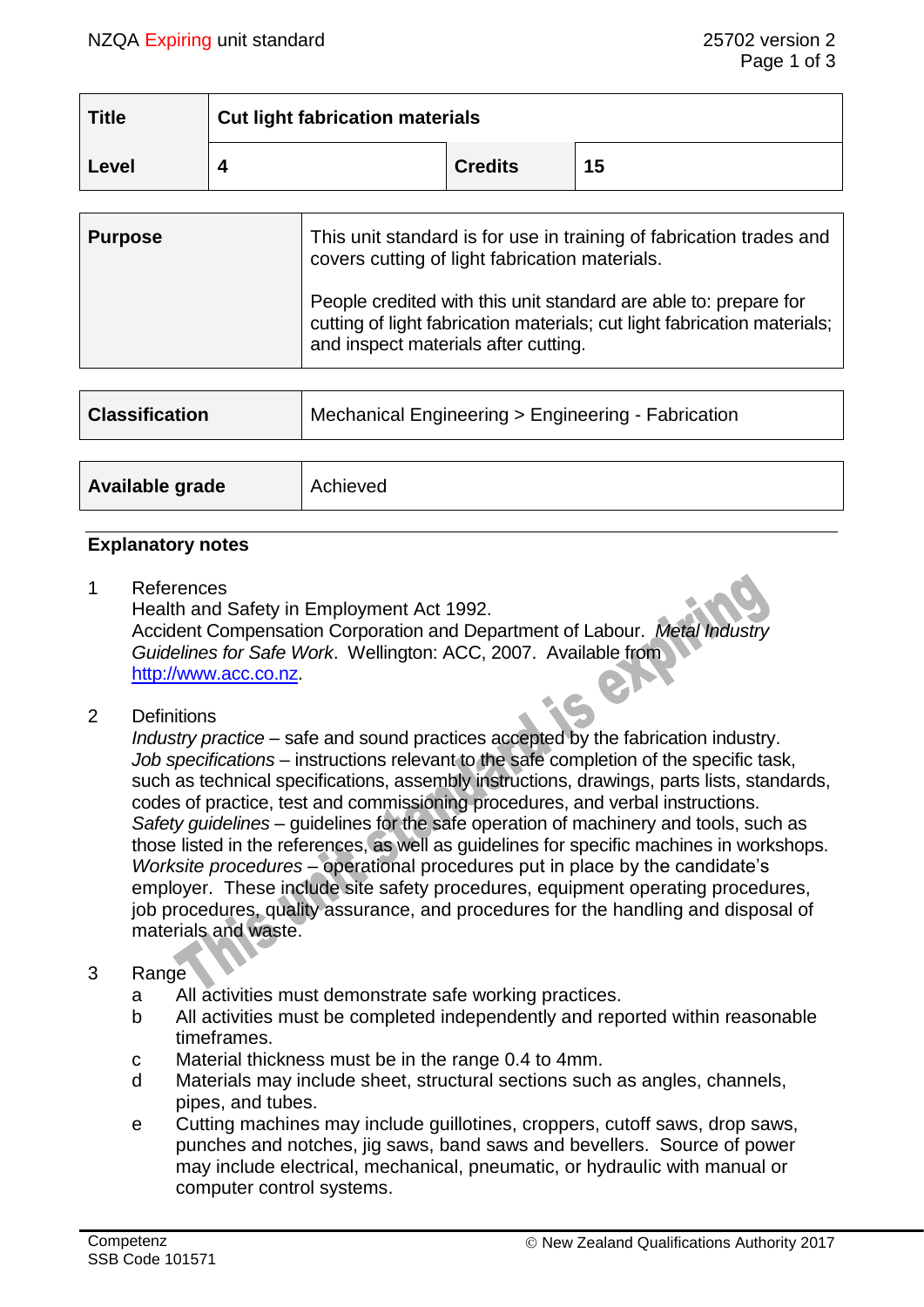- f Hand-held power tools may include shears, nibblers, circle cutters, hole punches, drills, angle grinders.
- g Evidence of at least six unique projects is required.

# **Outcomes and evidence requirements**

## **Outcome 1**

Prepare for cutting of light fabrication materials.

#### **Evidence requirements**

- 1.1 Preparation includes verification of requirements, planning of work sequences, and identification of potential problems.
- 1.2 Potential hazards are identified and addressed in accordance with the safety guidelines.
- 1.3 Materials are selected and characteristics ascertained in respect to cutting in accordance with job specifications and or instructions.
- 1.4 Cutting machines, lubricants, and equipment are selected, and checked for readiness to achieve job specifications in accordance with worksite procedures.
- 1.5 Cutting allowances are determined in accordance with job specifications and industry practice.
- 1.6 Machines are set and settings verified to achieve specified results in accordance with job specifications, industry practice, and worksite procedures.<br>
2<br>
brication materials.<br>
requirements

## **Outcome 2**

Cut light fabrication materials.

## **Evidence requirements**

- 2.1 Materials are cut in accordance with job specifications and worksite procedures.
- 2.2 Cut edges are deburred to conform to job specifications in accordance with industry practice and worksite procedures.
- 2.3 Machines are maintained in clean and safe condition and ready for next use.
- 2.4 Waste materials are disposed of and unused material stored in accordance with worksite procedures.

### **Outcome 3**

Inspect materials after cutting.